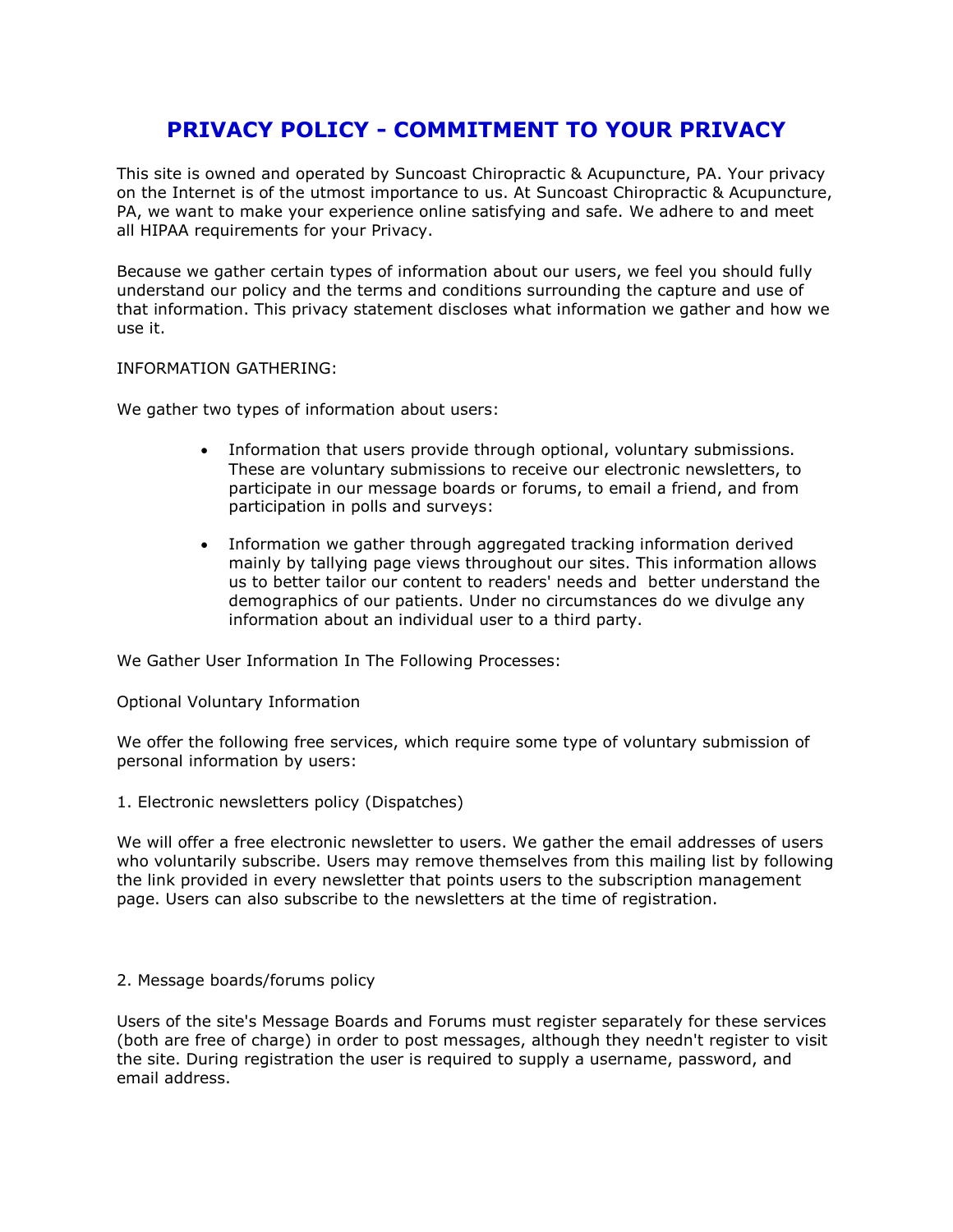## 3. "E-mail this to a friend" policy

Our site users can choose to electronically forward a link, page, or documents to someone else by clicking "e-mail this to a friend". The user must provide their email address, as well as that of the recipient. This information is used only in the case of transmission errors and, of course, to let the recipient know who sent the email. The information is not used for any other purpose.

## 4. Polling

We may offer interactive polls to users so they can easily share their opinions with other users and see what our audience thinks about important issues. Opinions or other responses to polls are aggregated and are not identifiable to any particular user. We may use a system to "tag" users after they have voted, so they can vote only once on a particular question. This tag is not correlated with information about individual users.

## 5. Surveys

We may occasionally conduct user surveys to better target our content to our audience. We sometimes share the aggregated demographic information in these surveys with our sponsors, advertisers and partners. We never share any of this information about specific individuals with any third party.

## Children

Consistent with the Federal Children's Online Privacy Protection Act of 1998 (COPPA), we will never knowingly request personally identifiable information from anyone under the age of 18 without requesting parental consent.

#### Usage tracking

We track user traffic patterns throughout all of our sites. However, we do not correlate this information with data about individual users. We do break down overall usage statistics according to a user's domain name, browser type, and MIME type by reading this information from the browser string.

We sometimes tracks and catalog the search terms that users enter in our Search function, but this tracking is never associated with individual users. We use tracking information to determine which areas of our sites users like and don't like based on traffic to those areas. We do not track what individual users read, but rather how well each page performs overall. This helps us continue to build a better service for you.

#### Cookies

We may place a text file called a "cookie" in the browser files of your computer. The cookie itself does not contain Personal Information although it will enable us to relate your use of this site to information that you have specifically and knowingly provided. But the only personal information a cookie can contain is information you supply yourself. A cookie can't read data off your hard disk or read cookie files created by other sites. We use cookies to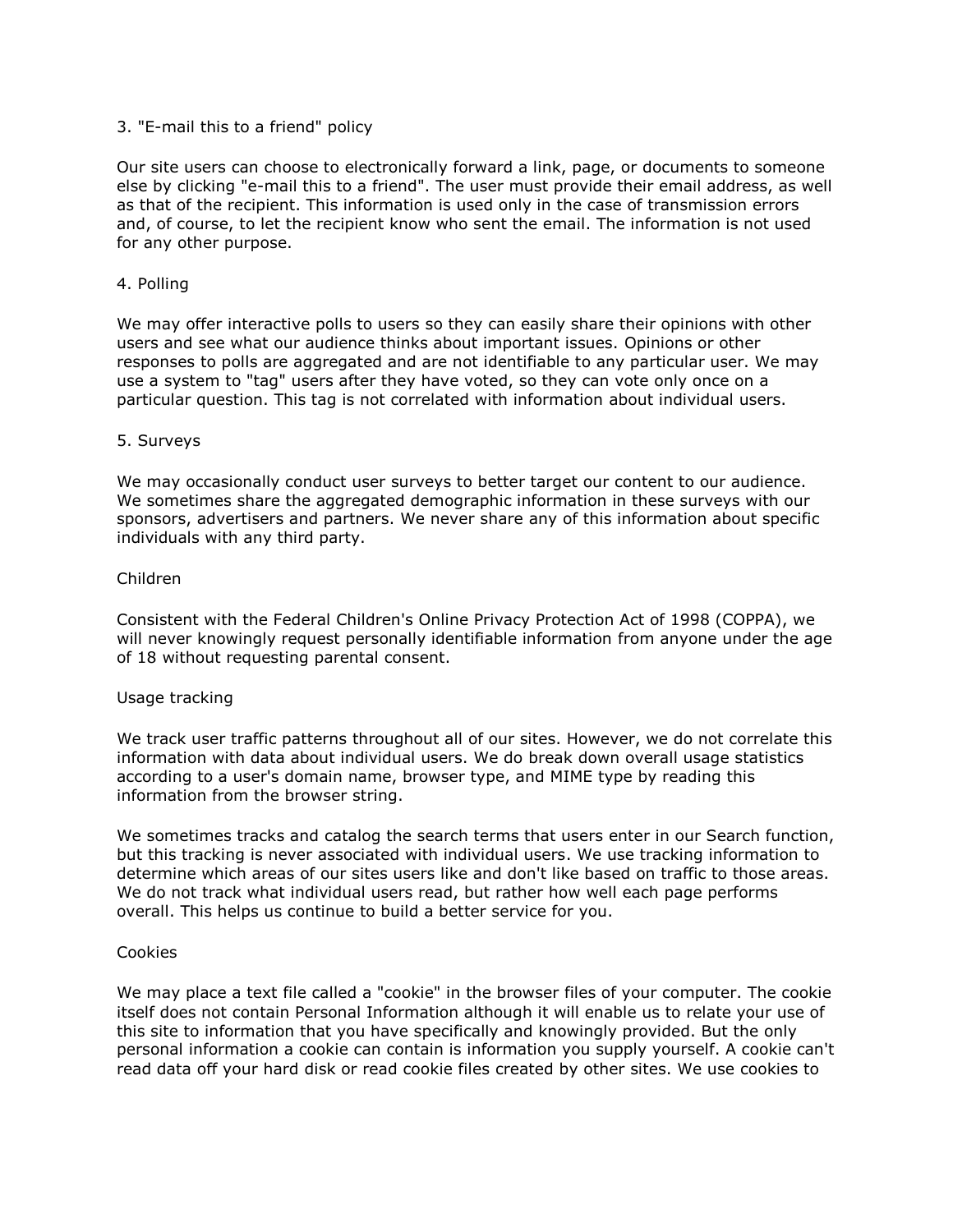track user traffic patterns (as described above). Our advertising system delivers a onetime cookie to better track ad impressions and click rates.

You can refuse cookies by turning them off in your browser. If you've set your browser to warn you before accepting cookies, you will receive the warning message with each cookie. You do not need to have cookies turned on to use this site. However, you do need cookies to participate actively in message boards, forums, polling and surveys.

#### USE OF INFORMATION

We use any information voluntarily given by our users to enhance their experience in our network of sites, whether to provide interactive or personalized elements on the sites or to better prepare future content based on the interests of our users.

As stated above, we use information that users voluntarily provide in order to send out electronic newsletters and to enable users to participate in polls, surveys, message boards, and forums. We send out newsletters to subscribers on a regular schedule (depending on the newsletter), and occasionally send out special editions when we think subscribers might be particularly interested in something we are doing. We never shares newsletter mailing lists with any third parties, including advertisers, sponsors or partners.

When we use tracking information to determine which areas of our sites users like and don't like based on traffic to those areas. We do not track what individual users read, but rather how well each page performs overall. This helps us continue to build a better service for you. We track search terms entered in Search function as one of many measures of what interests our users. But we don't track which terms a particular user enters.

We create aggregate reports on user demographics and traffic patterns for advertisers, sponsors and partners. This allows our advertisers to advertise more effectively, and allows our users to receive advertisements that are pertinent to their needs. Because we don't track the usage patterns of individual users, an advertiser or sponsor will never know that a specific user clicked their ad. We will not disclose any information about any individual user except to comply with applicable law or valid legal process or to protect the personal safety of our users or the public.

#### SHARING OF THE INFORMATION

We use the above-described information to tailor our content to suit your needs and help our patients better understand our audience's demographics. This is essential to keeping our service free. We will not share information about individual users with any third party, except to comply with applicable law or valid legal process or to protect the personal safety of our users or the public.

#### **SECURITY**

We operate secure data networks protected by industry standard firewall and password protection systems. Our security and privacy policies are periodically reviewed and